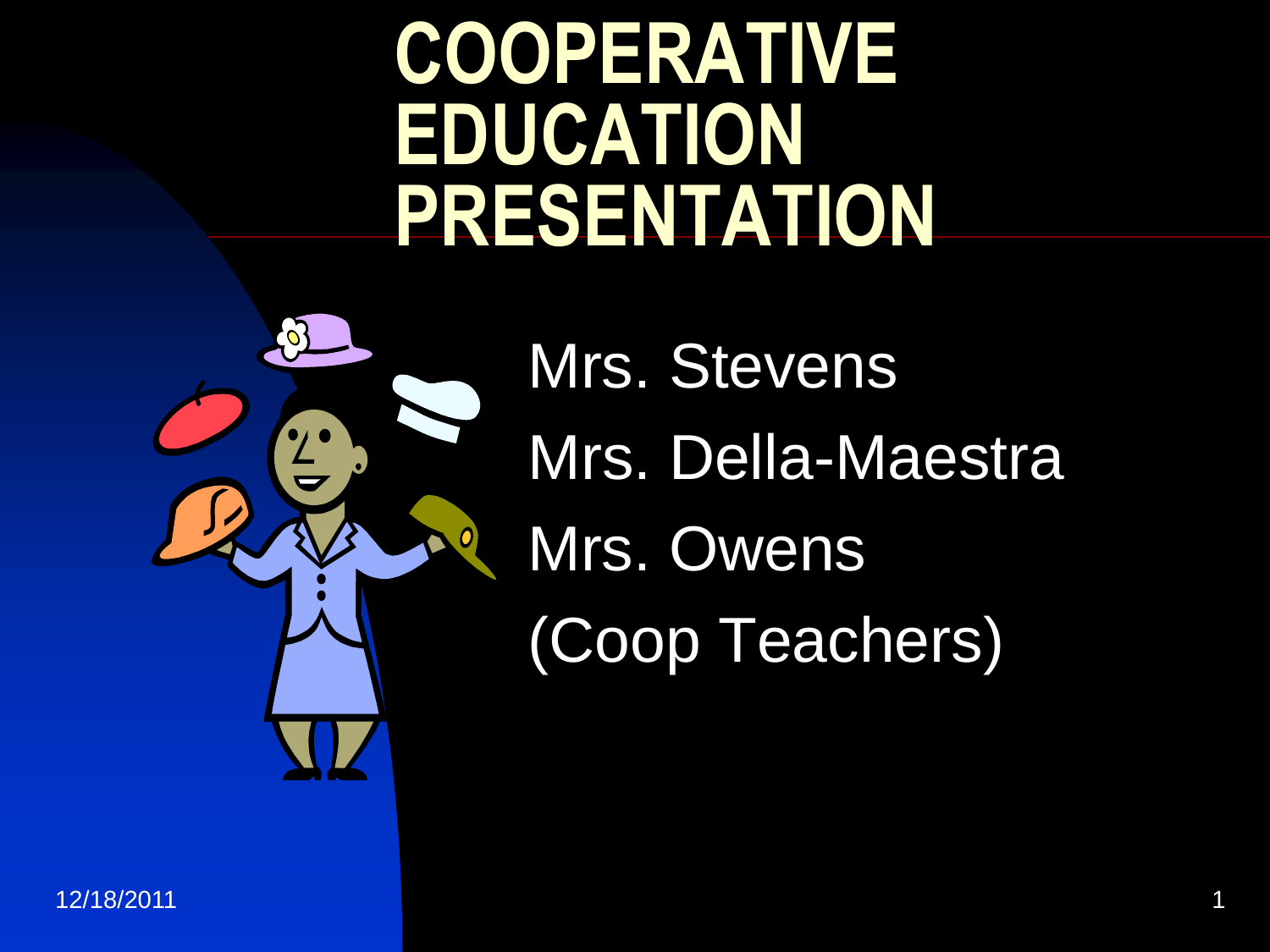# **Introduction**

Cooperative Education means:

- Experiential learning= hands on learning
- The student spends  $\frac{1}{2}$  or a full day at the work place.
- The student earns 2 credits for completion of 220 hours and course work assigned.
- The student earns 4 credits for completion of 440 hours and course work assigned.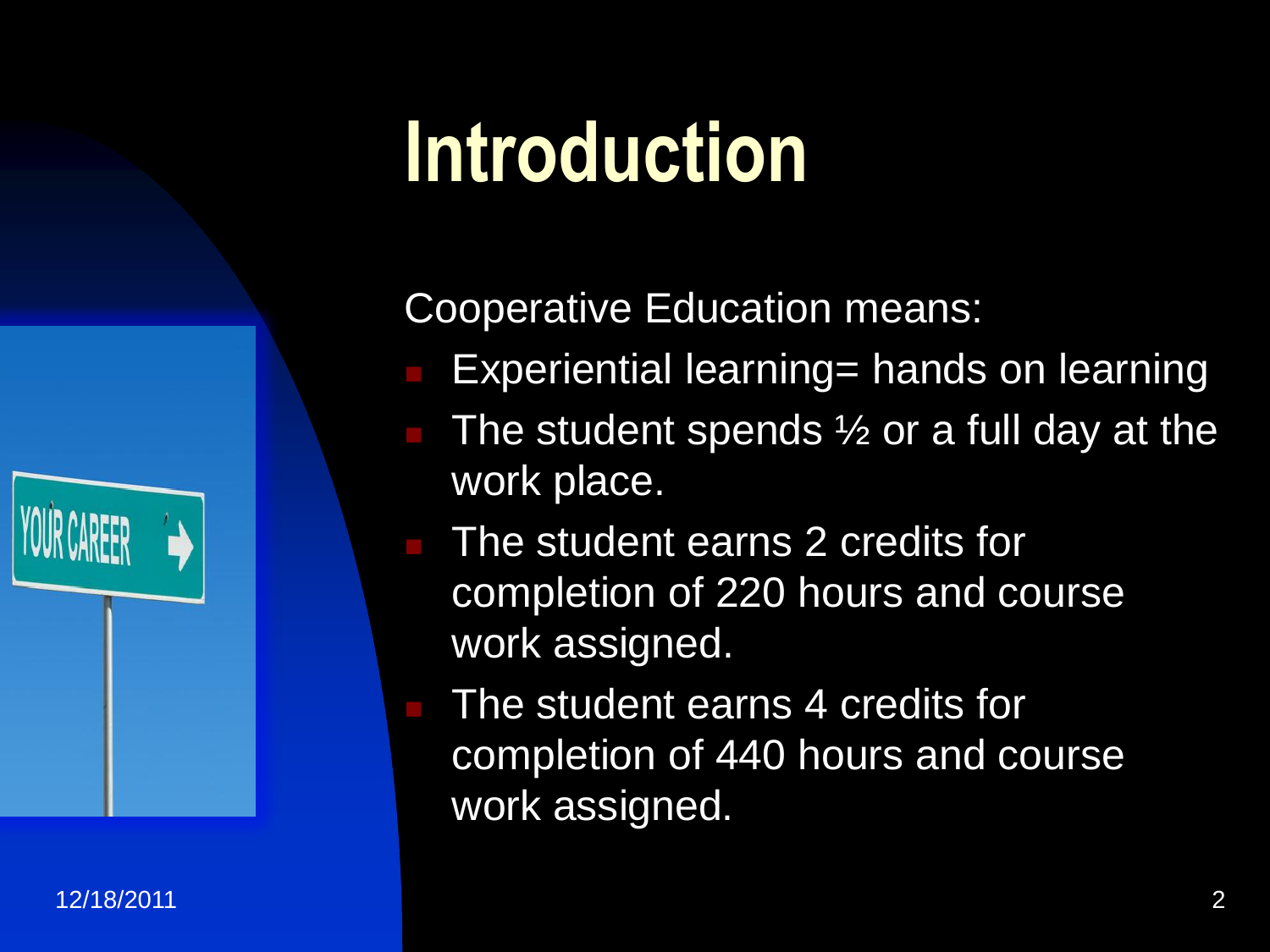# **GOALS OF COOP:**



 Will allow students to apply inschool learning to the world of work and explore potential career choices

 Will allow students to "test drive" a career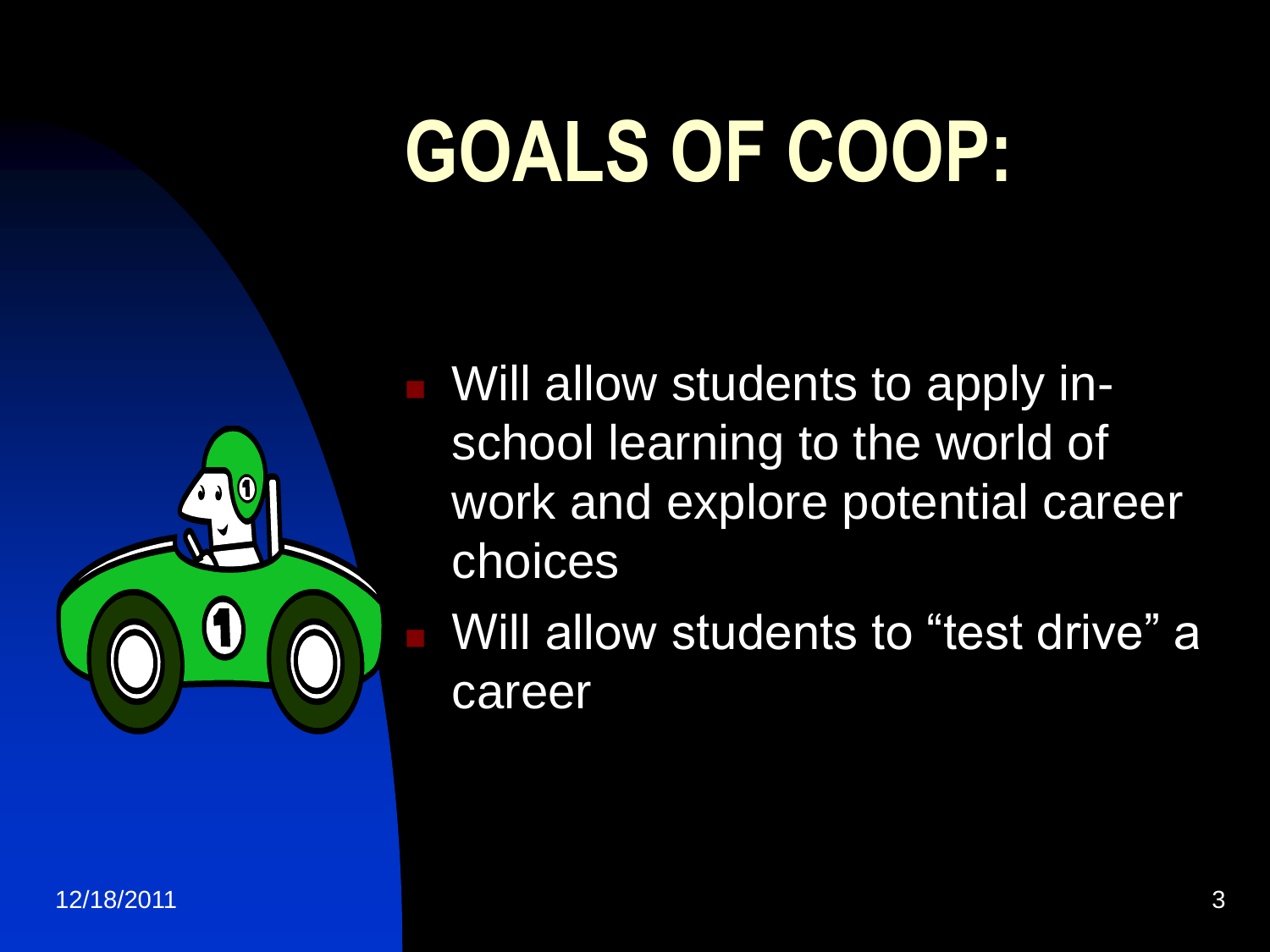### **What do you get from this experience?**

- Work skills
- Work experience
- **Career investigation**
- **Employability skills** 
	- Dealing with employers and employees in the work place
	- Link between the theory that is taught at school and what occurs in the work place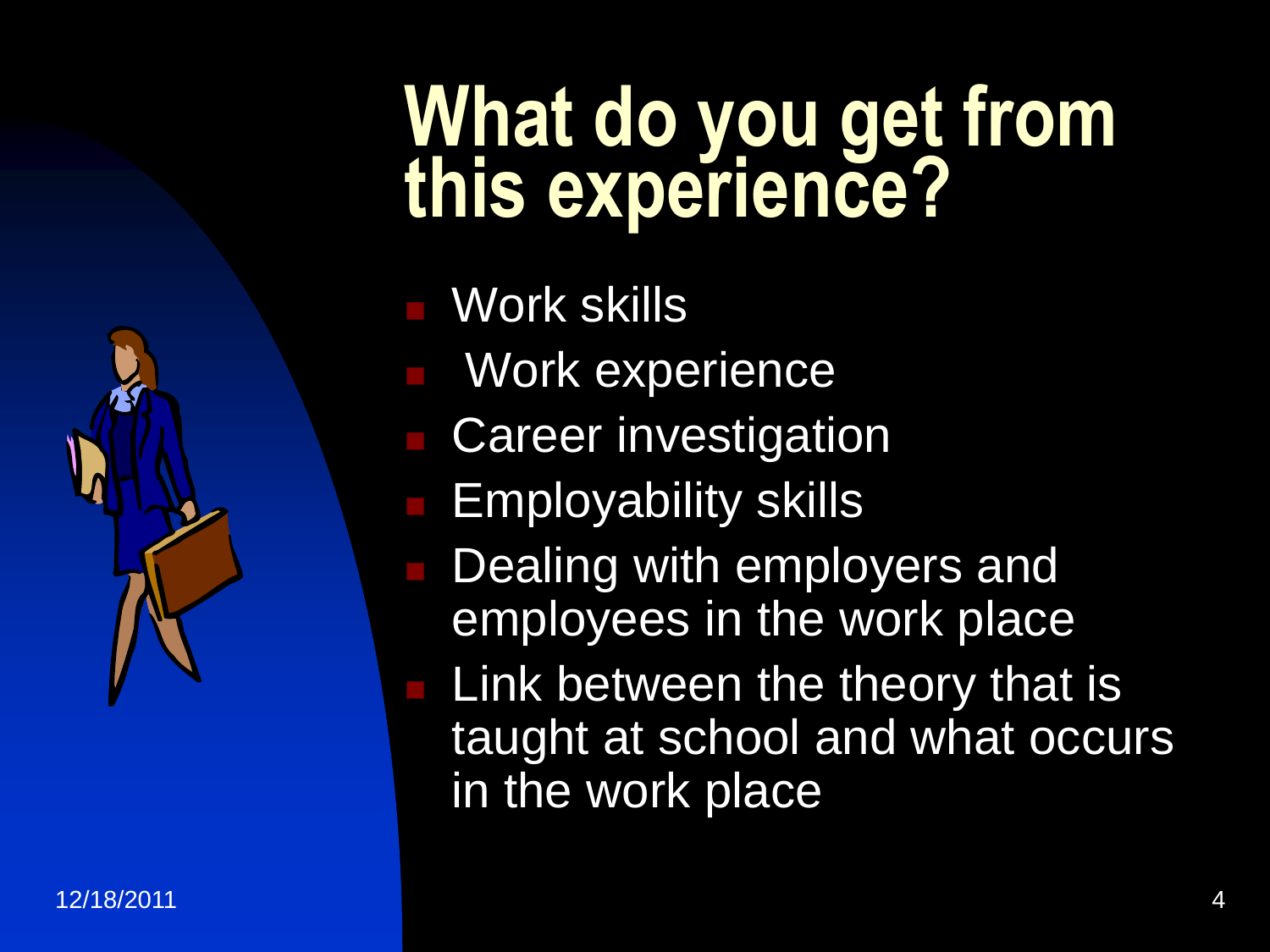### **How to become a coop student:**

- Choose coop on registration form Students are then interviewed for possible placement.
- Interviews are scheduled with potential employers.
	- Successful applicants proceed to cooperative education program

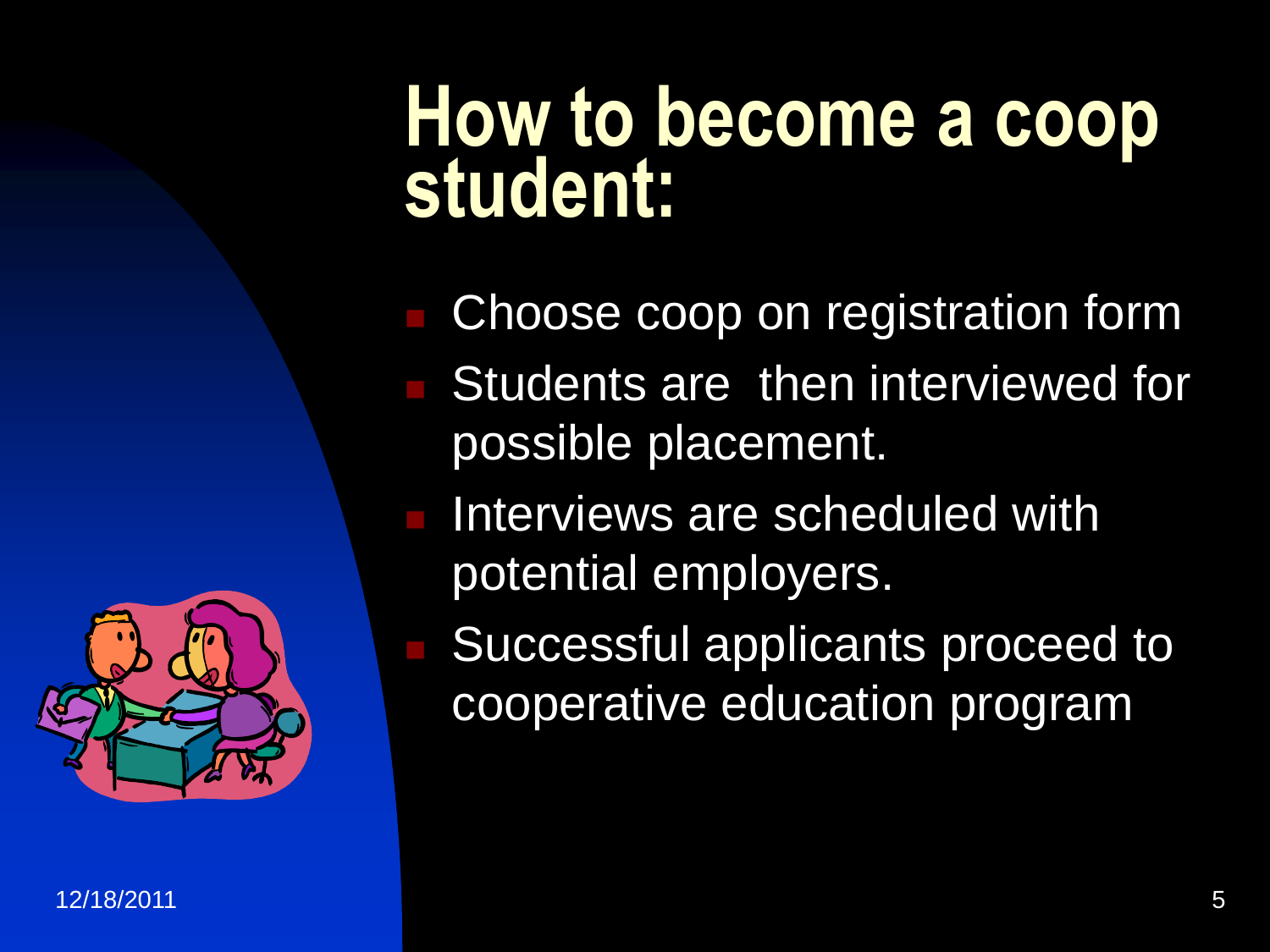### **Orientation and seminars**

 Orientation classes prepare the students for the transition from school to work and the in-school integrative classes allow students to discuss and reflect upon their work experiences.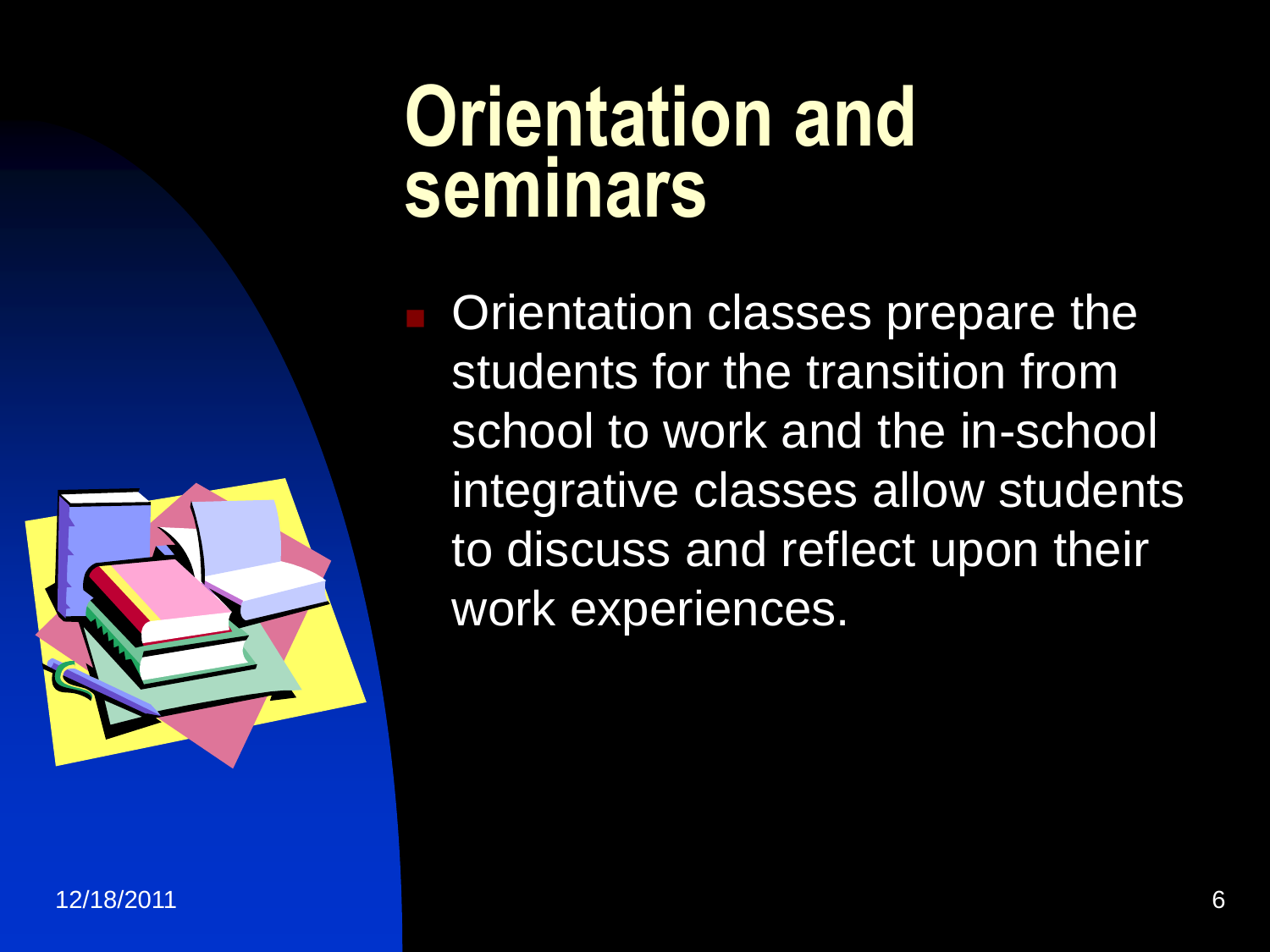# **Monitoring**

 The coop teacher will visit the student at the placement to discuss their learning and progress



 Students will be monitored regularly throughout the semester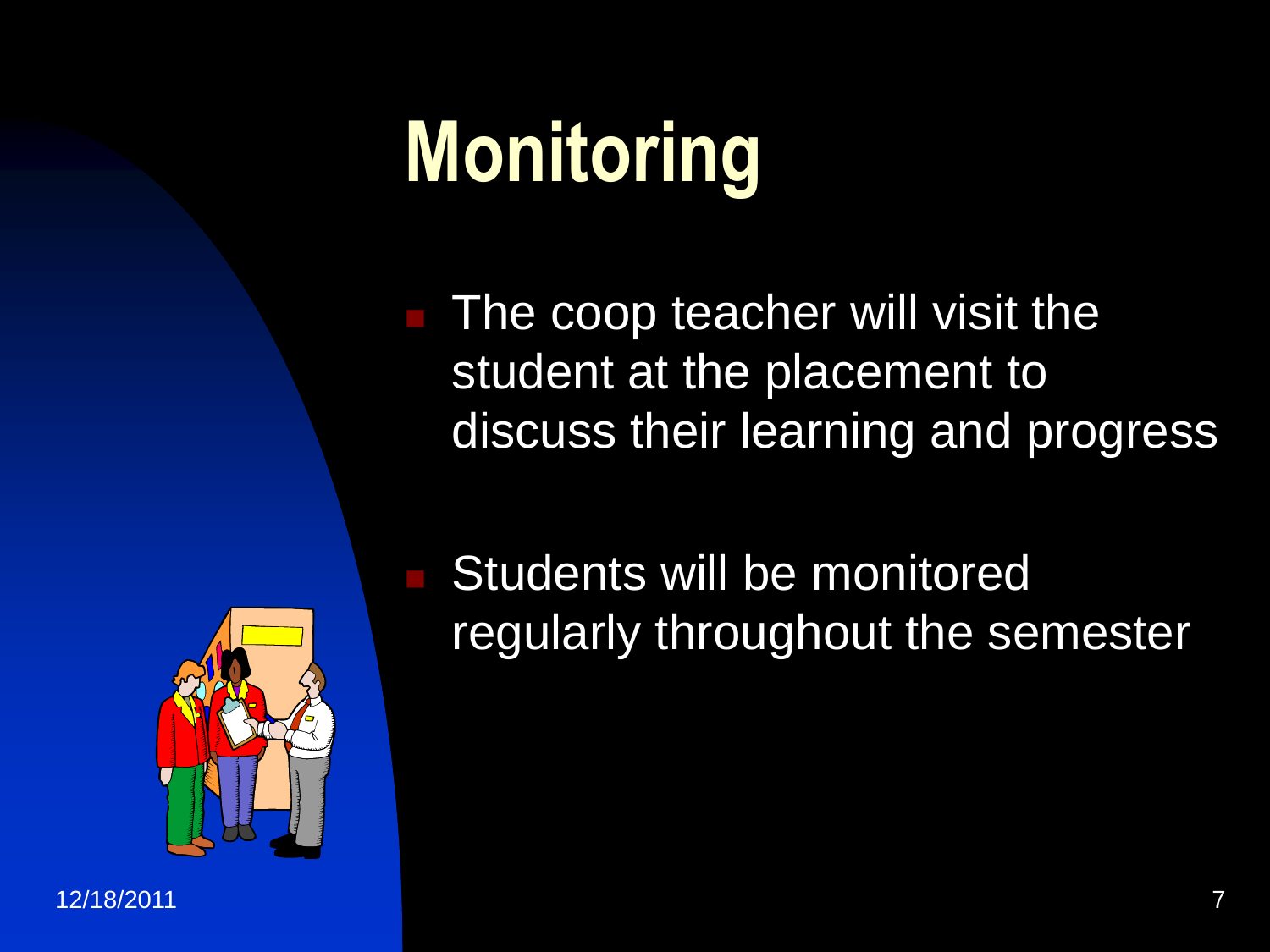### **Possible Cooperative Education Placements:**

- Law firm
- Vet clinic
- Elementary schools
- **Restaurants**
- **Hospitals**
- Hair salons
- Automotive
- Graphic design
- **Banks**
- **Dentists**
- **Daycares**
- Social work
	- **Chiropractors**
	- Pet grooming
- $12/18/2011$  and  $8$ **Physiotherapists** 
	- Etc.



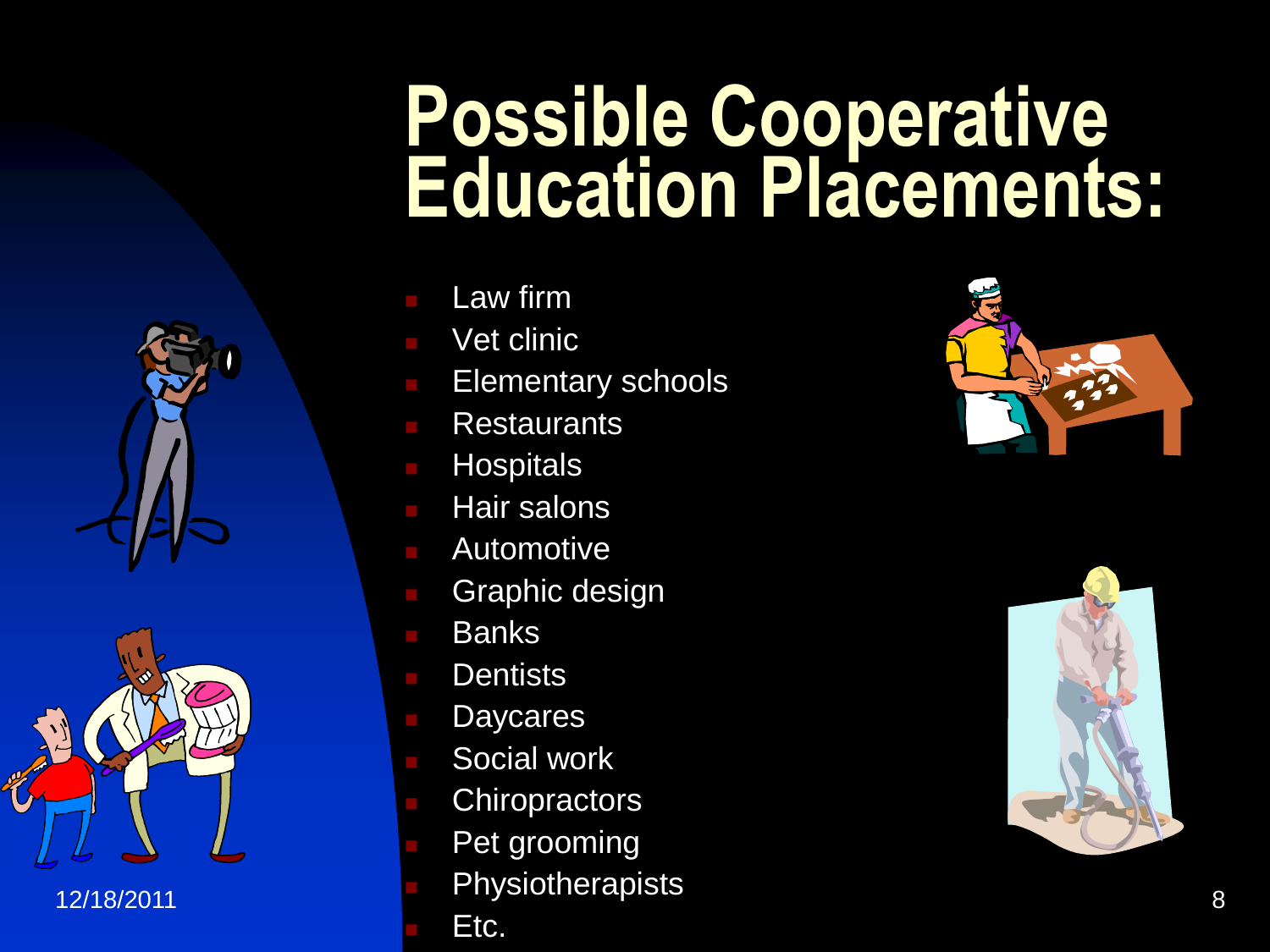### **OYAP: ONTARIO YOUTH APPRENTICESHIP PROGRAMS:**

#### WHAT IS OYAP?

- IT IS A SCHOOL/WORK TRANSITION PROGRAM WHERE STUDENTS REGISTER AS APPRENTICES AND BEGIN THEIR FORMAL TRAINING WHILE THEY ARE STILL IN SCHOOL.
- POSSIBLE AREAS FOR OYAP INCLUDE:
- AUTOMOTIVE SERVICE TECHNICIAN
- CHILD AND YOUTH WORKER
- EARLY CHILDHOOD EDUCATOR
- COOK
- HAIRSTYLIST
- CONSTRUCTION CRAFT WORKER
	- LOCAL 18 CARPENTER'S COURSE
- 12/18/2011 **12/18/2011** INDUSTRIAL MILLWRIGHT

 $\begin{array}{c}\n\bullet & \bullet & \bullet \\
\bullet & \bullet & \bullet\n\end{array}$ 

 $\blacktriangle$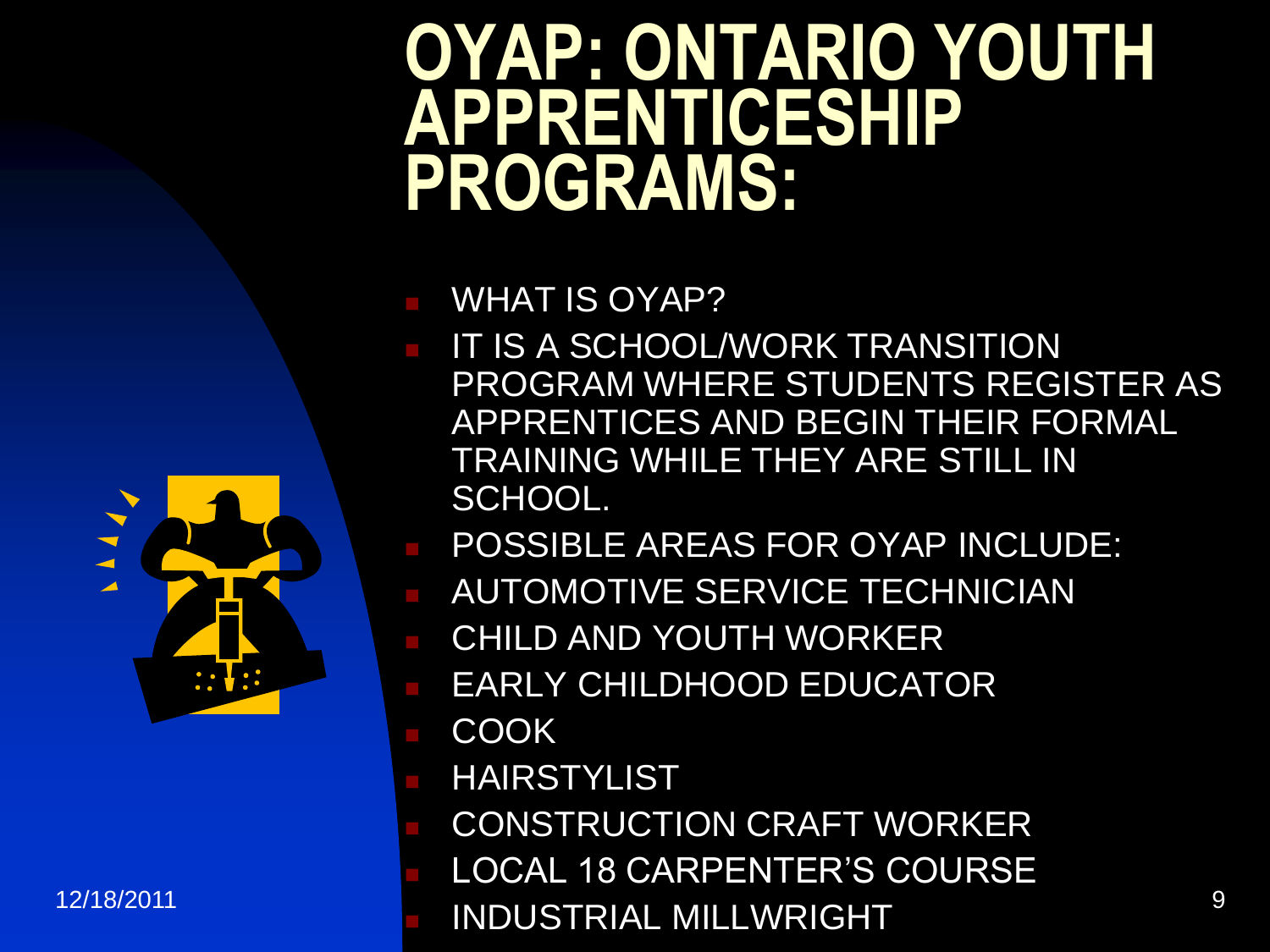### **Specialist High Skills Major**



 **Apprenticeships, college, university, workplace**

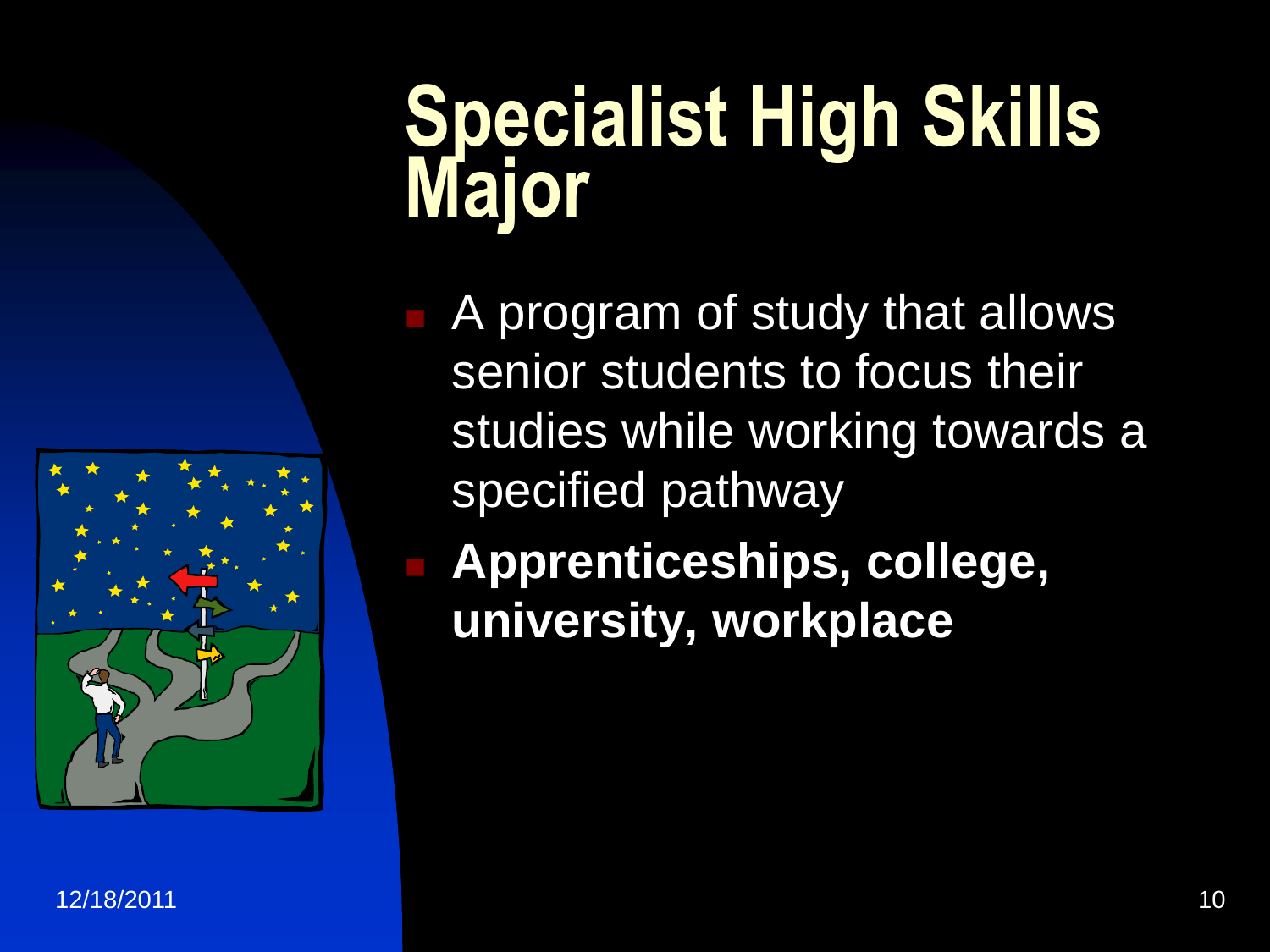### **SPECIALIST HIGH SKILLS MAJOR**



 HEALTH AND WELLNESS HEALTH ◆ FITNESS ◆ CHILD AND FAMILY SERVICES ARTS AND CULTURE NOT FOR PROFIT **CONSTRUCTION**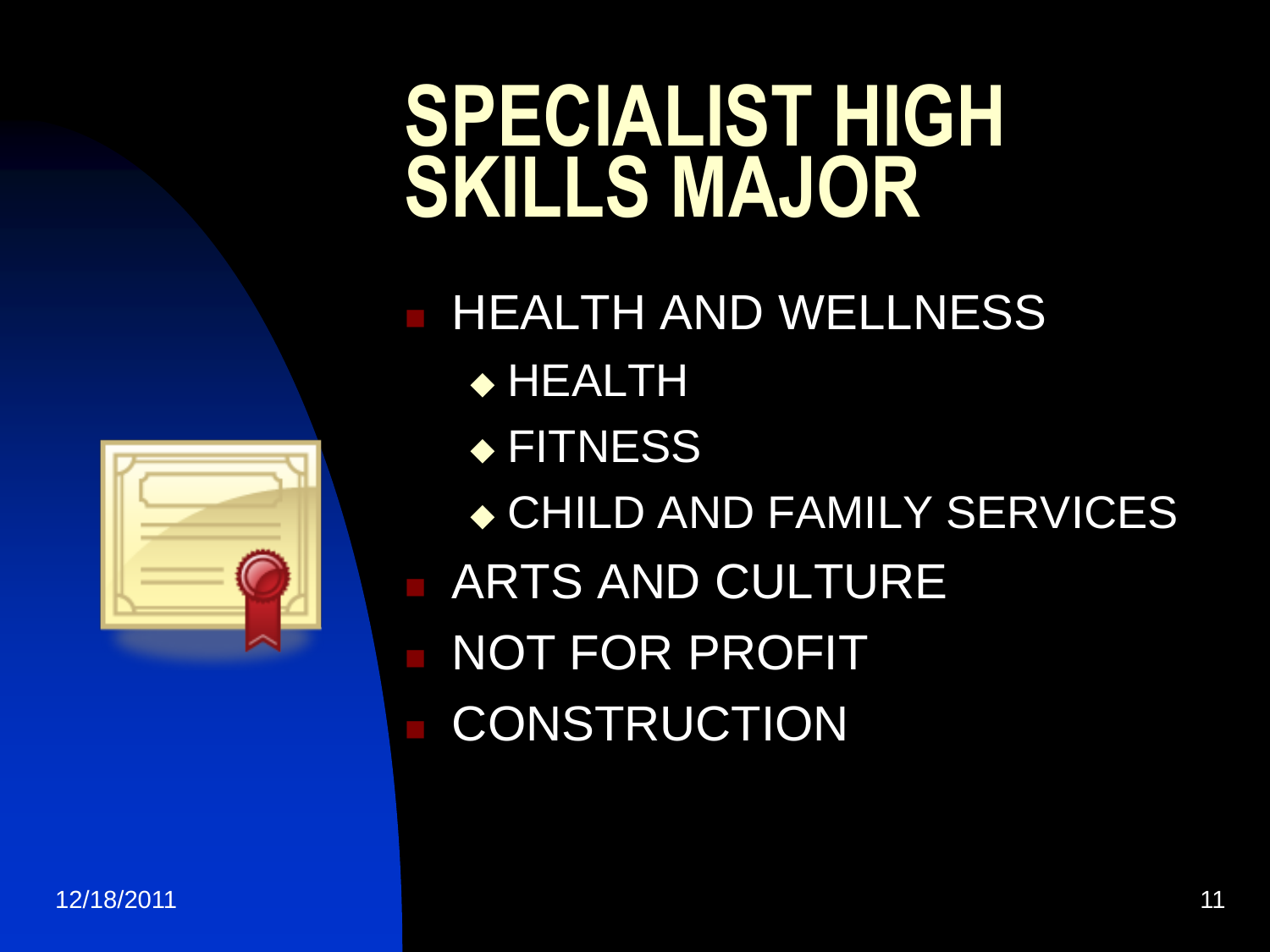# **SHSM**



 REQUIRED COMPONENTS: BUNDLED CREDITS SECTOR RECOGNIZED CERTIFICATION AND SAFETY AWARENESS TRAINING EXPERIENTIAL LEARNING ONTARIO SKILLS PASSPORT REACH AHEAD EXPERIENCES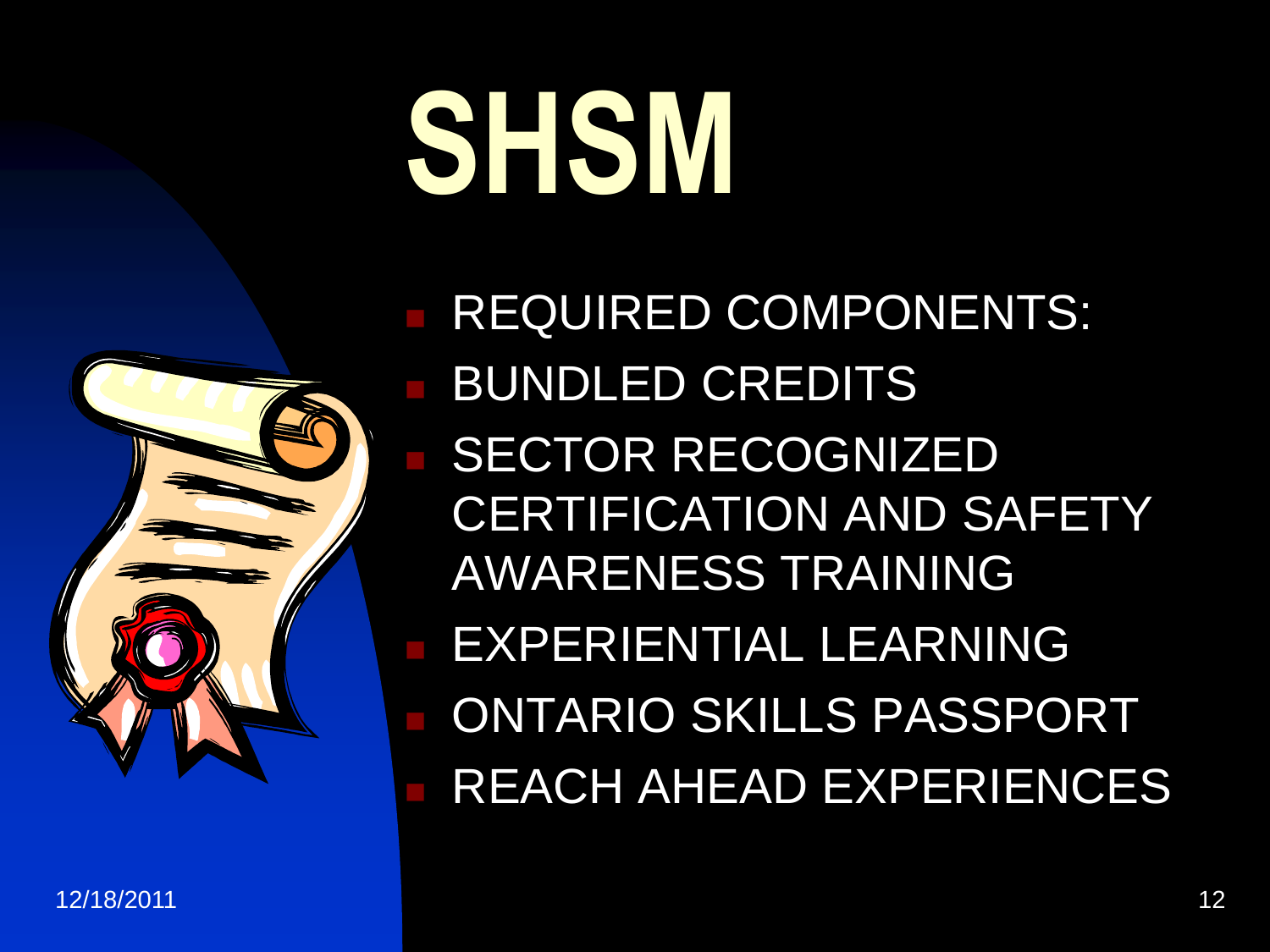### **HOW TO BECOME A SHSM STUDENT:**

 CONTACT THE SPECIALIST HIGH SKILLS MAJOR TEACHER(MRS. IVINAC) AND OR YOUR GUIDANCE COUNSELOR

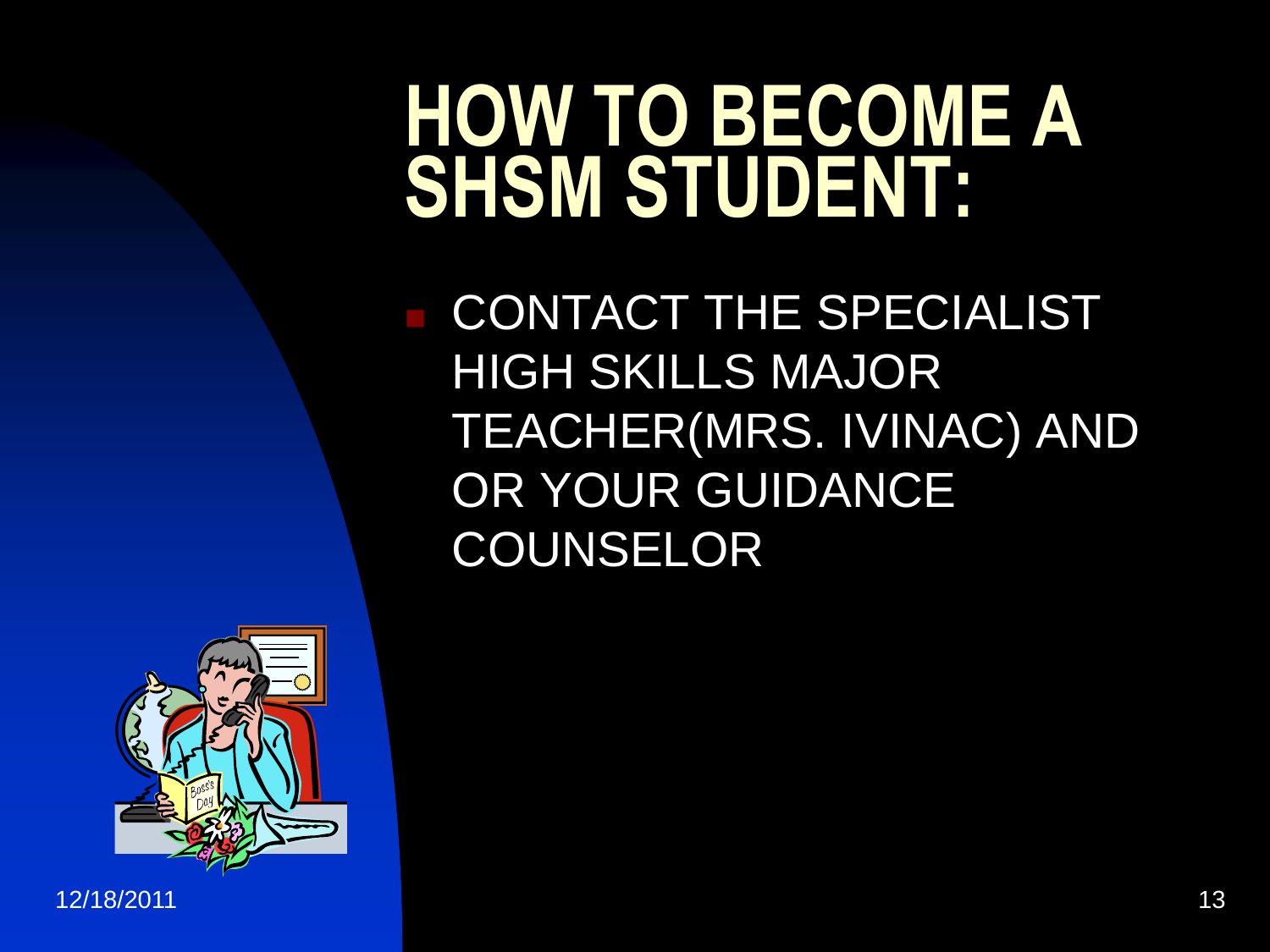### **OTHER COOPERATIVE EDUCATION OPPORTUNITIES:**

### MILITARY **HABITAT FOR HUMANITY**